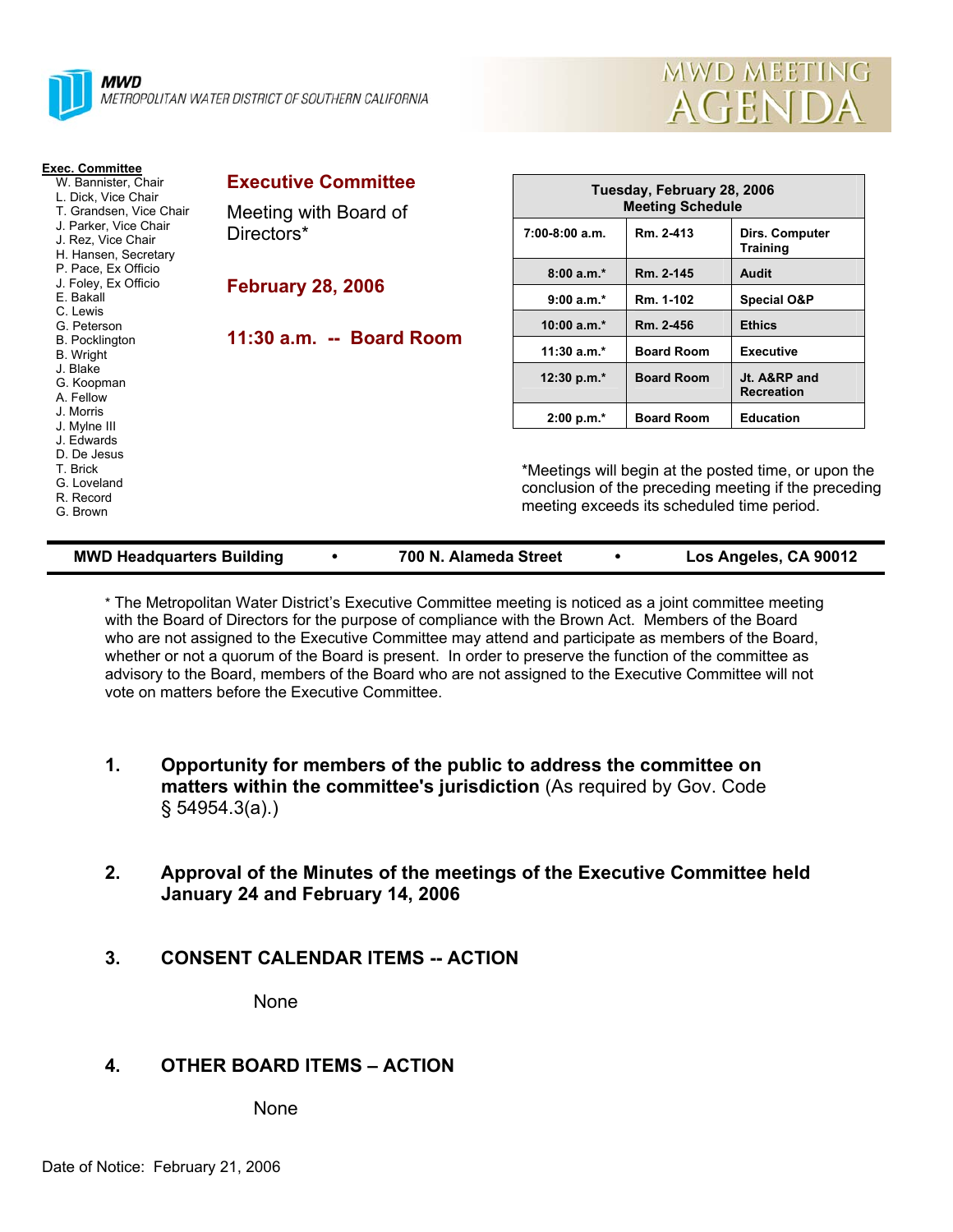# **5. BOARD INFORMATION ITEMS**

None

## **6. COMMITTEE ITEMS**

- a. Review of draft committee and Board meeting agendas and schedule for March
- b. General Manager's Business Plan 2005/06 Semiannual Report
- c. General Manager's report of Metropolitan's activities
- d. Approval of Directors' travel to Mexico City for World Water Forum IV sponsored by the United Nations
- e. Authorize Directors Brick and Fellow to meet with Congressman Earl Blumenauer in Washington, D.C. regarding Metropolitan's assistance in world water aid projects

# **8. REPORTS FROM COMMITTEES**

- a. Budget, Finance, Investment and Insurance Committee
- b. Ethics Committee
- c. Engineering and Operations Committee
- d. Legal and Claims Committee
- e. Organization and Personnel Committee
- f. Water Planning, Quality and Resources Committee
- g. Asset and Real Property Committee
- h. Audit Committee
- i. Communications and Legislation Committee
- j. Desalination and Reclamation Committee
- k. Education and Outreach Committee